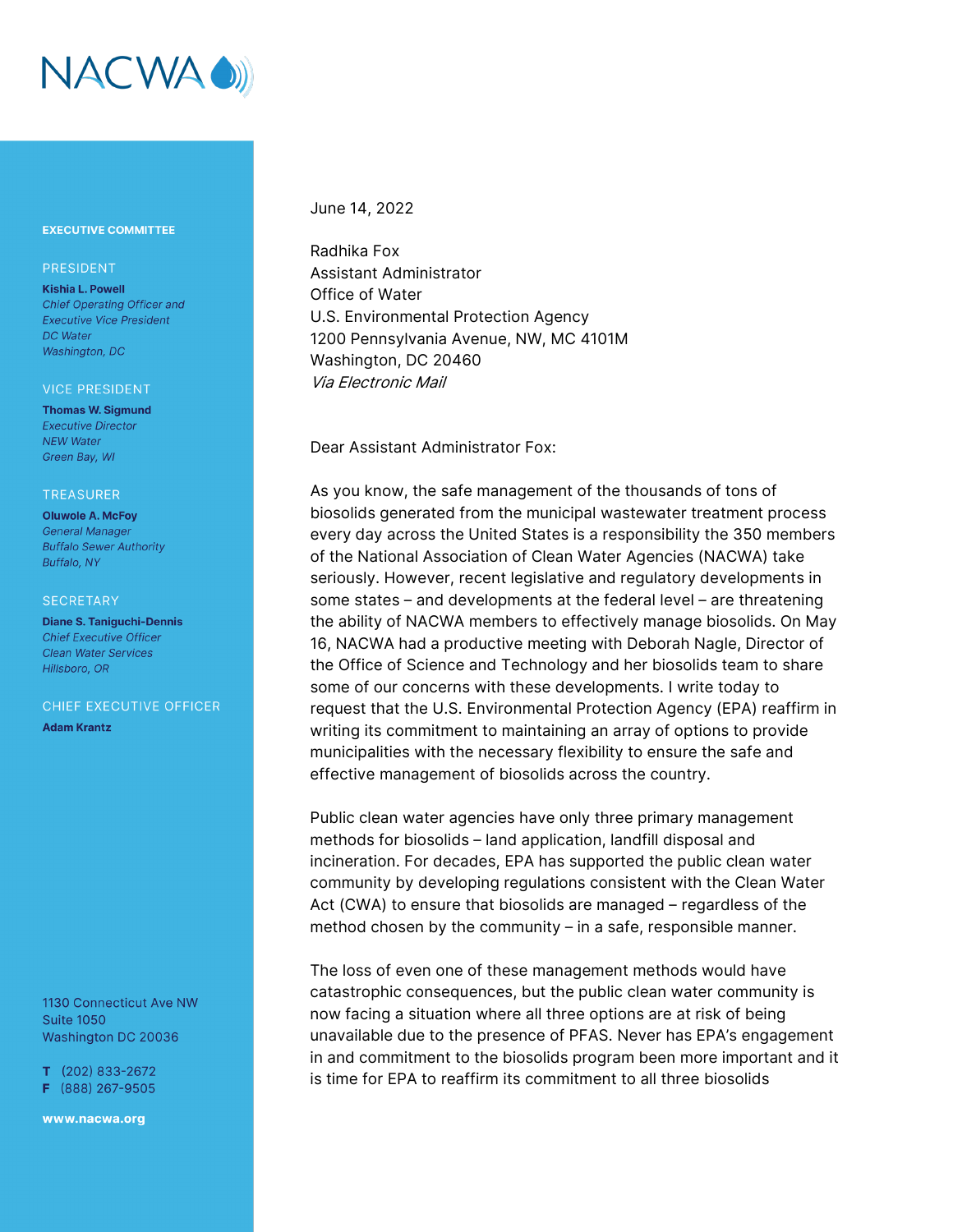NACWA Letter on Biosolids Management and PFAS June 14, 2022 Page 2 of 3

management options and to the core principles of resource recovery and sustainability that undergird the practice of land application.

NACWA and its members have supported a robust regulatory framework for biosolids management since the first set of rules were initially drafted in the late 1980s. Since those rules were promulgated at 40 CFR Part 503, the biosolids program has faced numerous challenges. In the late 1990s and early 2000s, for example, the presence of dioxins and furans in biosolids raised concerns about the continued practice of land application. But through extensive data collection, analysis and risk assessment, EPA's Office of Water demonstrated that the low levels of those chemicals in biosolids did not warrant regulation for any of the three management methods. EPA's decisive action on the issue of dioxins and furans was critical to the continued success of the biosolids program.

The current issue surrounding the presence of PFAS in biosolids presents the Part 503 rules with perhaps their biggest challenge yet. All three management methods are facing pressure at the state level. U.S. EPA has made assessing the risk associated with PFAS in biosolids a priority – and we thank you for your leadership of EPA's Council on PFAS in addressing this critical issue.

Unfortunately, many states are not only moving quickly on PFAS regulations in the absence of guidance from EPA, they are also reacting to concerns over PFAS that lack the scientific rigor that is required to conduct a thorough risk assessment. As a result, public clean water utilities urgently need a strong statement from EPA Headquarters to the Regions and the states that EPA continues to support the biosolids program and that it is making the issue of evaluating the potential risks associated with PFAS in biosolids a priority. This issue demands rapid engagement and communication from EPA Headquarters.

To do this effectively, EPA must also reaffirm its continued support for the biosolids program by ensuring there are enough resources and staff allocated to addressing the current PFAS issue and whatever other emerging pollutant issues may arise in the future. In the wake of the 2018 Office of Inspector General report on the biosolids program, the Office of Water stressed that "EPA takes very seriously its statutory obligations to evaluate and regulate, where appropriate, contaminants in biosolids that may pose a risk to human health and the environment."

Following that report, the Agency, under the leadership of the Office of Science and Technology, made a sustained push to ensure it was fully engaged in the biosolids program. Even with this commitment, NACWA believes that EPA's biosolids team remains understaffed and underresourced to address and respond effectively to the PFAS challenge and other growing emerging contaminant issues.

The simple fact is that continued underinvestment in the biosolids program will only further erode confidence in the three management practices that the clean water community has available. Risk assessment methods must be updated and reapplied on a regular basis and additional data